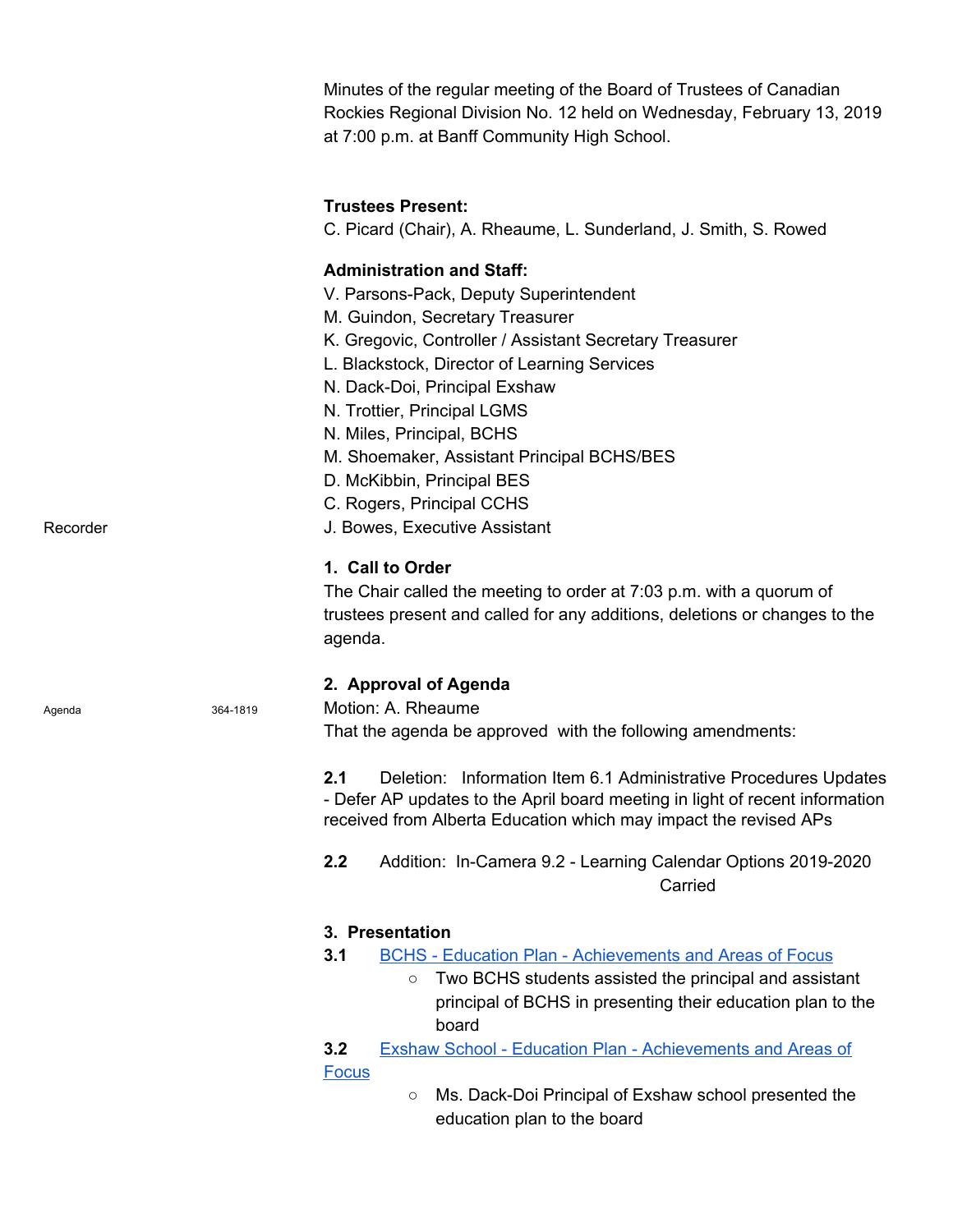|                                |          | 4. Approval of Minutes<br><b>Regular Meeting</b><br>4.1                                                                                                                                                                                                                                                                                                                                                                 |  |  |  |
|--------------------------------|----------|-------------------------------------------------------------------------------------------------------------------------------------------------------------------------------------------------------------------------------------------------------------------------------------------------------------------------------------------------------------------------------------------------------------------------|--|--|--|
| <b>Regular Mtg Minutes</b>     | 365-1819 | Motion: J. Smith                                                                                                                                                                                                                                                                                                                                                                                                        |  |  |  |
|                                |          | That the minutes of the January 15, 2019 regular meeting be approved as<br>presented.                                                                                                                                                                                                                                                                                                                                   |  |  |  |
|                                |          | Carried                                                                                                                                                                                                                                                                                                                                                                                                                 |  |  |  |
| Special Mtg Minutes            | 366-1819 | <b>Special Meeting</b><br>4.2<br>Motion: S. Rowed<br>That the minutes of the <b>February 4, 2019</b> special meeting be approved as<br>presented.                                                                                                                                                                                                                                                                       |  |  |  |
|                                |          | Carried                                                                                                                                                                                                                                                                                                                                                                                                                 |  |  |  |
|                                |          | 5. Action Items -<br>5.1<br><b>Reacquire Locally Developed Courses</b>                                                                                                                                                                                                                                                                                                                                                  |  |  |  |
| Reacquire LDC                  | 367-1819 | Motion: A. Rheaume<br>a.<br>That the Board approves re-acquiring Advanced<br>Acting/Touring Theatre, Dance, ESL Introduction to<br>Canadian Studies, ESL Introduction to Science,<br>Nakoda/Nakota Language and Culture, Performing Arts, and<br>Yoga Fitness from the noted School Authorities, as well as<br>approving the additional year for Musical Theatre from the<br>Calgary School District No. 19.<br>Carried |  |  |  |
| Reauthorize Equine Leadership  | 368-1819 | Motion: A. Rheaume<br>b.<br>That the Board approves submitting a request to reauthorize<br>Equine Leadership 15-3                                                                                                                                                                                                                                                                                                       |  |  |  |
|                                |          | Carried                                                                                                                                                                                                                                                                                                                                                                                                                 |  |  |  |
| <b>CRPS Strategic Plan</b>     | 369-1819 | 5.2<br><b>CRPS Strategic Plan</b><br>Motion: L. Sunderland<br>Be it resolved that the Board approves the CRPS Strategic Plan as<br>amended and presented.                                                                                                                                                                                                                                                               |  |  |  |
|                                |          | Carried                                                                                                                                                                                                                                                                                                                                                                                                                 |  |  |  |
|                                |          | 5.3<br><b>BCHS International Travel</b><br>A discussion took place surrounding the safety aspects of the Banff<br>Community High School Senior High Travel Club trip to Europe from April<br>6, 2019 to April 16, 2019. The board reviewed extensively the travel plans<br>and safety protocol from the travel company.                                                                                                 |  |  |  |
| <b>BCHS</b> International Trip | 370-1819 | Motion: A. Rheaume<br>That the board moves to table the decision to approve the Banff<br>Community High School Senior High Travel Club trip to Europe from April<br>6, 2019 to April 16, 2019 until more information has been reviewed and all<br>documentation, procedures and planning are in place.<br>Carried                                                                                                       |  |  |  |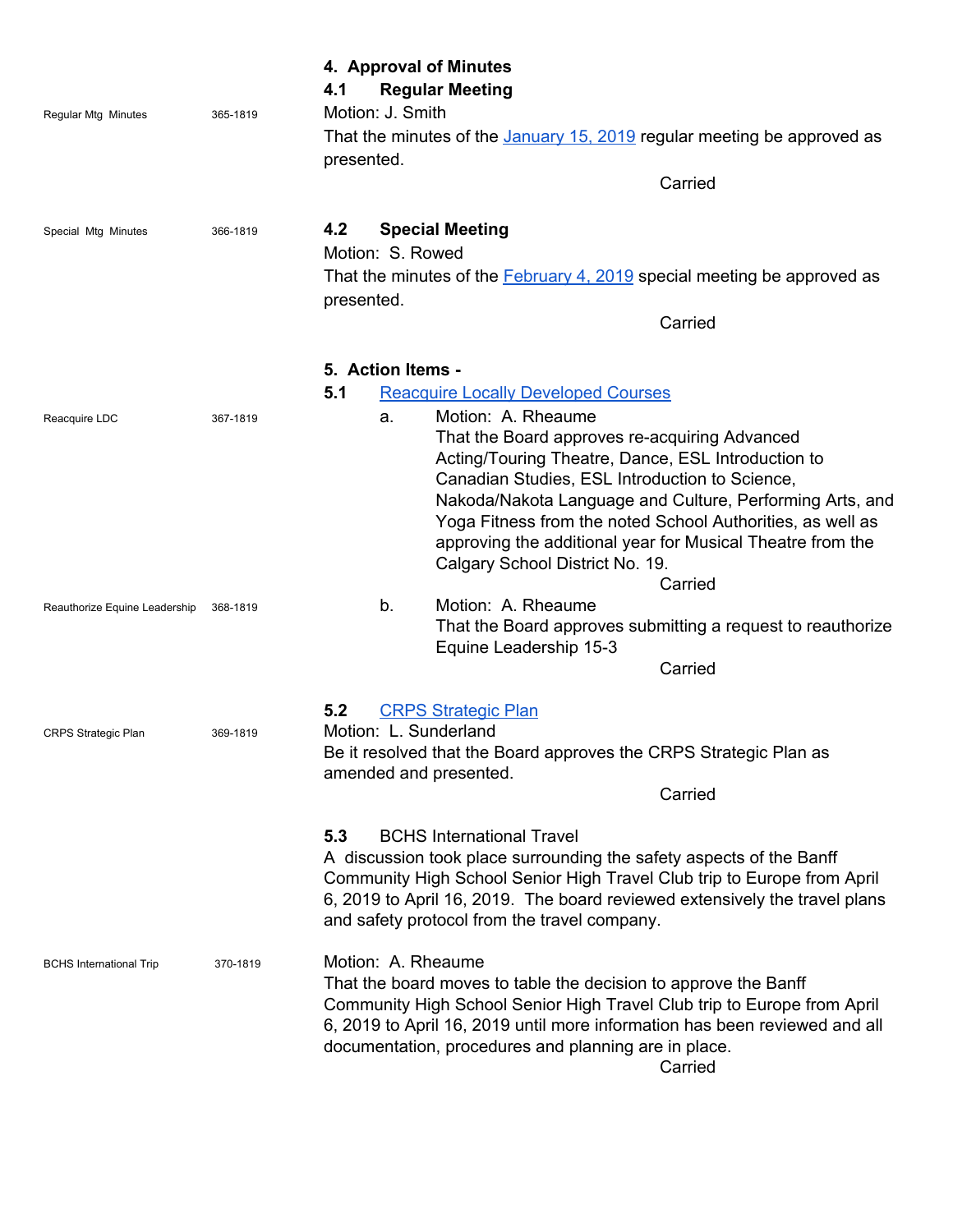**5.4** [Board Policy No. 6](https://drive.google.com/file/d/12gWRlYA9C0HD-sf0xvSE0mKrv6A7EZw4/view?usp=sharing) - Amendment

Board Policy No. 6 371-1819 Motion: S. Rowed

That the Board approves amendments to Board Policy No. 6 of the Board Policy Handbook.

Carried

#### **6. Information / Discussion**

**6.1** Administrative Procedures Updates - Lisa Blackstock

Defer AP updates to the April board meeting in light of recent information received from Alberta Education which may impact the revised APs.

**6.2** [Superintendent Report](https://drive.google.com/file/d/11S_xKw-MygH5JEOnVKHgIG5xRjP67YSm/view?usp=sharing) **-** Superintendent MacPhee was away on divisional business and was unable to be present. Deputy Superintendent offered his report for the board's information.

- Calendar Development currently 3 versions being reviewed for feedback. Will bring back to the board for review at the March board meeting
- Met with Lake Louise representatives regarding the development of the Canadian Rockies Ski Academy. Currently presenting course information to interested international agents.
- Broadening our international student base with confirmed student registrations from new countries such as Italy and Brazil.
- International recruiting planned for short-term programs with China students
- **6.3** [Deputy Superintendent Report](https://drive.google.com/file/d/16R-dvFy0g4VTJbxOjLLwl3bpXDEPSVGx/view?usp=sharing)
- **7. Board Items.**

### **7.1 Board Highlights**

- New Curriculum
- School Presentations and Education Plans
- **7.2 Correspondence** [2019 Arbour Day Seedlings](https://drive.google.com/file/d/11Ttr9In7fsYUnapKx9S1f-RJ2D-z13d0/view?usp=sharing)

### **7.3 Trustee Reports**

- **7.3.1** C. Picard
	- LGMS Lands
	- Board Retreat
	- Met with candidates from a couple of political parties at their request to share challenges CRPS faces as a small division
	- ASBA Winter Leadership Academy
	- PSBC Meeting and Governance Seminar
- **7.3.2** A. Rheaume
	- LGMS Lands meeting
	- BES Kindergarten Open House
	- Board Retreat